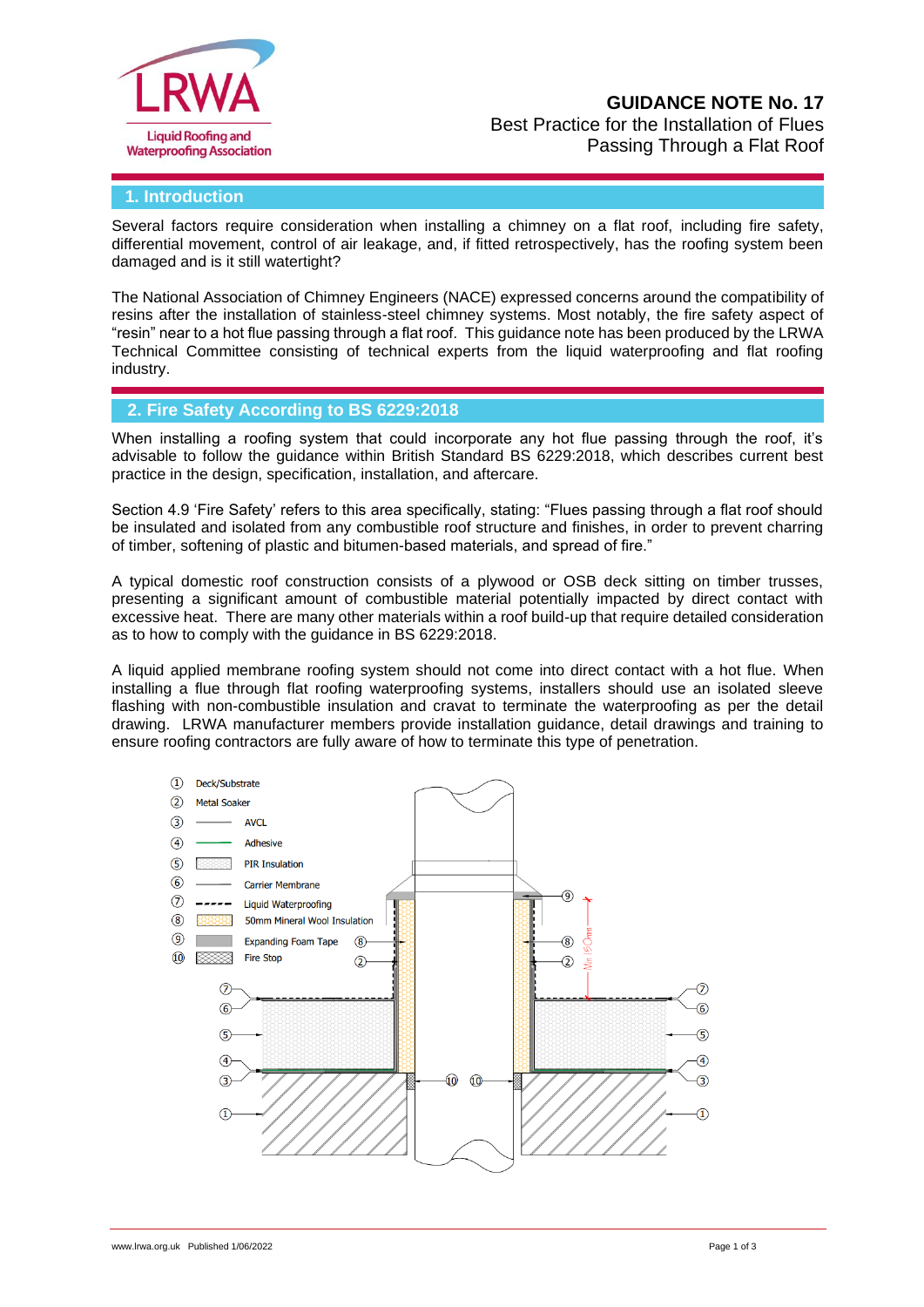NOTE: The cravat termination needs to be applied immediately after the completion of the liquid applied membrane to reduce the risk of water ingress into the roofing system. Please note that this may not fall into the remit of the roofing contractor, therefore responsibility of this application needs to be determined prior to works commencing.

### **3. Fire Classification**

The roofing system owner, predominantly the roofing materials manufacturer, should have the relevant fire testing in place to demonstrate compliance with the relevant guidance i.e. Approved Document B (ADB) or alternative Technical Publication as appropriate based on in your location within the UK.

System owners should be able to demonstrate the 'as installed' roof system has a valid Fire Classification Report, covering external fire penetration and spread of fire.

A roof system is classified in accordance with EN 13501-5, as required in ADB. Based on testing carried out in accordance with TS 1187 Test 4. All system owners, in the UK, aim to achieve a BROOF(t4), rating the highest possible fire classification for roofs

The classification is required to determine how close the as tested roofing system can be to the relevant boundary, including adjacent buildings. The advantage of using systems achieving BROOF(t4), means there is no minimum distance required from the roof to the relevant boundary.

Most liquid applied membranes, when tested as part of a roof system that achieve a BROOF(t4), are unrestricted and can be used anywhere on the roof. Because liquid applied membranes are tested in their fully cured state, it means that the solvent, present its wet state has harmlessly dissipated and the product is no longer classified as hazardous in service. The preliminary test demonstrates, even when exposed to a naked flame the surface spread of fire is limited to no more than 381mm.

### **4. Installing a Flue Retrospectively**

If a chimney is being installed on a flat roof that already exists, contractors should also be aware of section 4.11 within BS 6229:2018, 'Rooftop Components and Installations', which states: "Special care should be taken to avoid damage to the roof system when detailing penetrations of the roof by hot pipes and flues."

Retrospective chimney installation means the design of penetrations should allow not only for isolation of the full waterproofing build up from hot flues, but also differential movement as required between the penetration and roof system, correct termination of the pipe collar to maintain watertightness, and control of air leakage to prevent risk of condensation.

It is advisable for the chimney engineer to consult with the original installing roofing contractor and system owner, to discuss the best way to avoid potential damage to the waterproofing.

Any damage to the existing roof system, or retrospective work carried out without approval, will most likely invalidate any guarantees issued by the system owner or roofing contractor.

## **5. Safety Data Related to Liquid Applied Membranes**

There are several types of liquid applied waterproofing systems on the market and many are classified as non-hazardous, for example, water-based and solvent free.

Any hazards that exist during the installation process are closely controlled by the Control of Substances Hazardous to Health (COSHH) regulations, which protects workers against the risk of exposure to substances considered to be harmful to health.

Safety data sheets, issued by product manufacturers, provide information on to help contractors make a risk assessment. These are essential reading prior to handling any materials. Safety data sheets also declare the flash points of products in their liquid state, to aid safe storage and handling on site. Again, note that liquid applied membranes are not hazardous once cured. At this stage the flash point is also no longer relevant.

## **6. LRWA Membership Criteria**